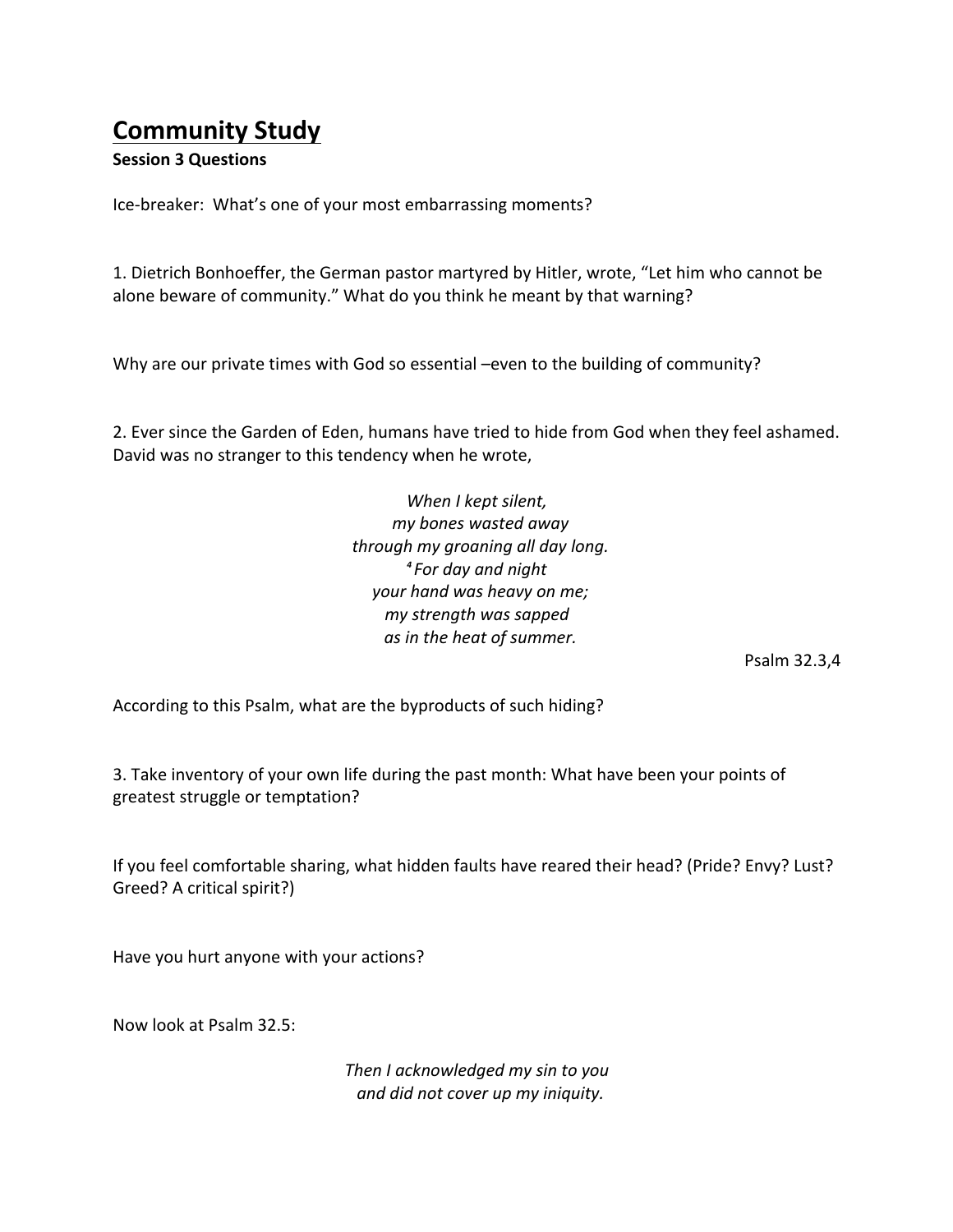## *I said, "I will confess my transgressions to the Lord." And you forgave the guilt of my sin.*

What does David trust God will do because of acknowledging his sin?

Have you ever experienced such a phenomenon?

4. 2 Samuel 11 records the notorious time when David sinned and orchestrated a cover-up. After committing adultery with Bathsheba, David deliberately ordered her husband, Uriah, to be killed. But Nathan, a friend of David, knew the truth. Nathan addresses the issue with David and David repents (changes his mind/course).

Do you have any "Nathans" in your life? Do you have friends who have permission to lovingly speak difficult truth to you? Talk about that.

When was the last time a friend spoke difficult truth to you?

5. No one enjoys having someone expose something we'd rather leave hidden. What negative responses are you most inclined to when you are confronted?

*I get angry I defend my actions I withdraw from the person I feel sorry for myself and pout I* deny the problem is mine and blame others *I outwardly comply, but feel resentful*

Why do you think this is so? What emotions are kindled when something in you is being exposed?

Why do these kinds of confrontations generally happen better in one-on-one settings than in group settings? Have you seen these confrontations at a group level go bad?